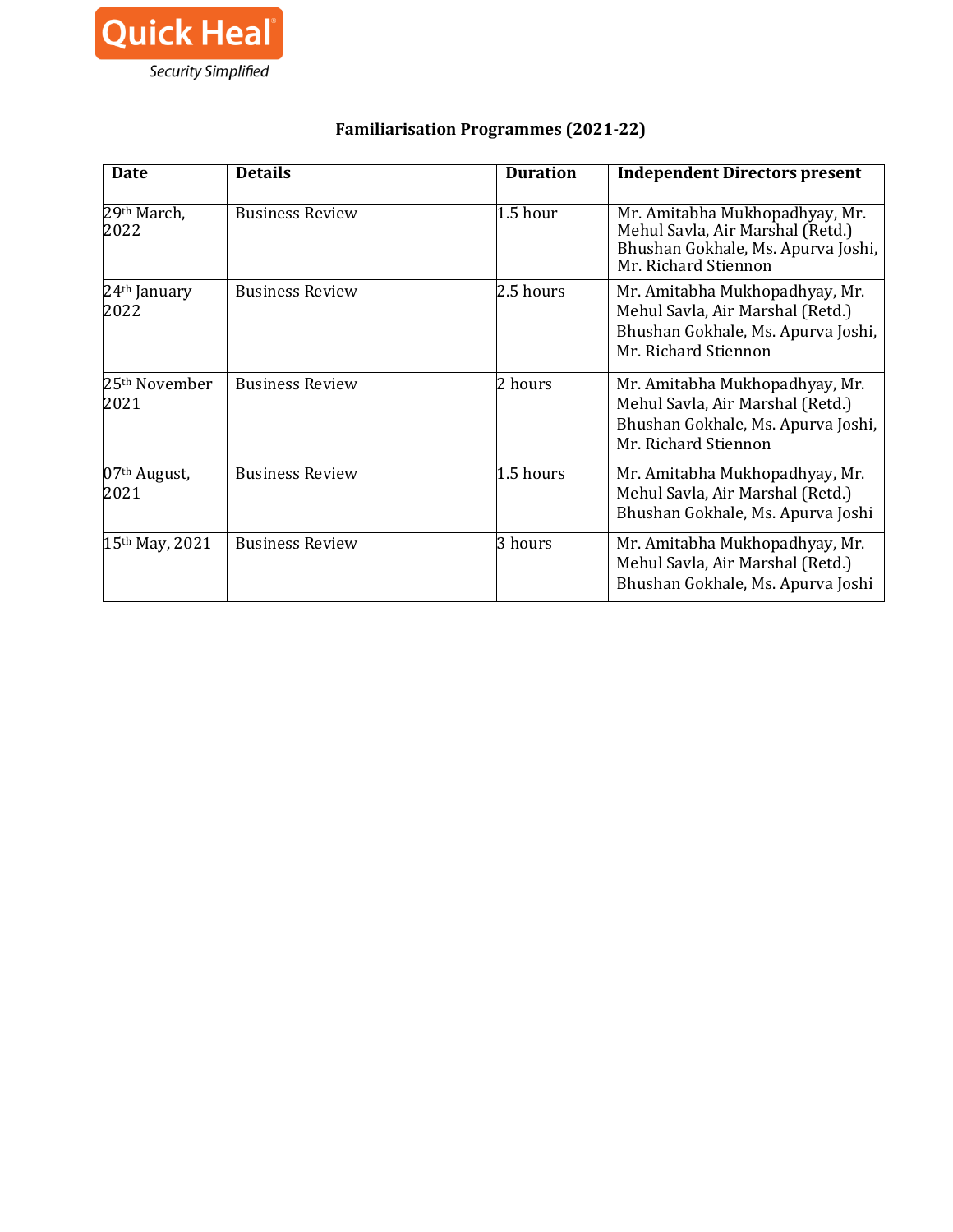

# **Familiarisation Programmes (2020-21)**

| <b>Date</b>                       | <b>Details</b>         | <b>Duration</b> | <b>Independent Directors present</b>                                                                    |
|-----------------------------------|------------------------|-----------------|---------------------------------------------------------------------------------------------------------|
| 10 <sup>th</sup> March,<br>2021   | <b>Business Review</b> | 3.5 hour        | Mr. Amitabha Mukhopadhyay, Mr.<br>Mehul Savla, Air Marshal (Retd.)<br>Bhushan Gokhale, Ms. Apurva Joshi |
| 03rd February<br>2021             | <b>Business Review</b> | 2 hours         | Mr. Amitabha Mukhopadhyay, Mr.<br>Mehul Savla, Air Marshal (Retd.)<br>Bhushan Gokhale, Ms. Apurva Joshi |
| 06 <sup>th</sup> November<br>2020 | <b>Business Review</b> | 2.5 hours       | Mr. Amitabha Mukhopadhyay, Mr.<br>Mehul Savla, Air Marshal (Retd.)<br>Bhushan Gokhale, Ms. Apurva Joshi |
| 10th August,<br>2020              | <b>Business Review</b> | 2 hours         | Mr. Amitabha Mukhopadhyay, Mr.<br>Mehul Savla, Ms. Apurva Joshi                                         |
| 21st May, 2020                    | <b>Business Review</b> | 3 hours         | Mr. Amitabha Mukhopadhyay, Mr.<br>Mehul Savla, Ms. Priti Rao, Ms.<br>Apurva Joshi                       |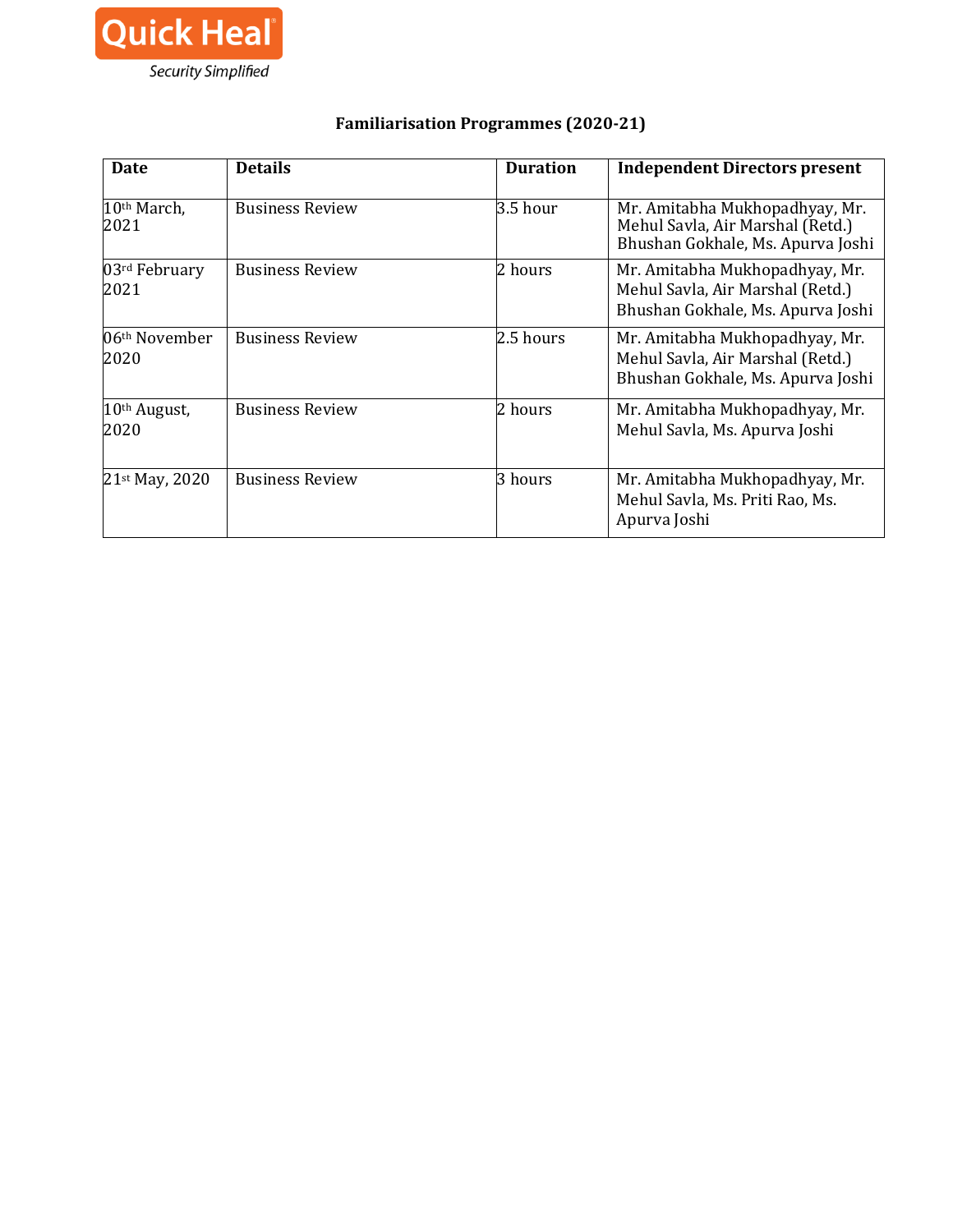

# **Familiarisation Programmes (2019-20)**

| <b>Date</b>                       | <b>Details</b>         | <b>Duration</b>      | <b>Independent Directors present</b>                                              |
|-----------------------------------|------------------------|----------------------|-----------------------------------------------------------------------------------|
| 24th February,<br>2020            | <b>Business Review</b> | 1 hour               | Mr. Amitabha Mukhopadhyay, Mr.<br>Mehul Savla, Ms. Apurva Joshi                   |
| 05 <sup>th</sup> February<br>2020 | <b>Business Review</b> | 3 hours              | Mr. Amitabha Mukhopadhyay, Mr.<br>Mehul Savla, Ms. Priti Rao, Ms.<br>Apurva Joshi |
| 14 <sup>th</sup> November<br>2019 | <b>Business Review</b> | 3 hours              | Mr. Amitabha Mukhopadhyay, Mr.<br>Mehul Savla, Ms. Priti Rao, Ms.<br>Apurva Joshi |
| 22 <sup>nd</sup> October,<br>2019 | <b>Business Review</b> | 1 hour               | Mr. Amitabha Mukhopadhyay, Mr.<br>Mehul Savla, Ms. Priti Rao, Ms.<br>Apurva Joshi |
| 08th August,<br>2019              | <b>Business Review</b> | 2 hours              | Mr. Amitabha Mukhopadhyay, Mr.<br>Mehul Savla, Ms. Priti Rao, Ms.<br>Apurva Joshi |
| 15th July, 2019                   | <b>Business Review</b> | $1\frac{1}{2}$ hours | Mr. Amitabha Mukhopadhyay, Mr.<br>Mehul Savla, Ms. Priti Rao, Ms.<br>Apurva Joshi |
| 10th May, 2019                    | <b>Business Review</b> | $1\frac{1}{2}$ hours | Ms. Priti Rao, Ms. Apurva Joshi                                                   |
| 04th April, 2019                  | <b>Business Review</b> | 1 hour               | Mr. Mehul Savla, Ms. Priti Rao, Ms.<br>Apurva Joshi                               |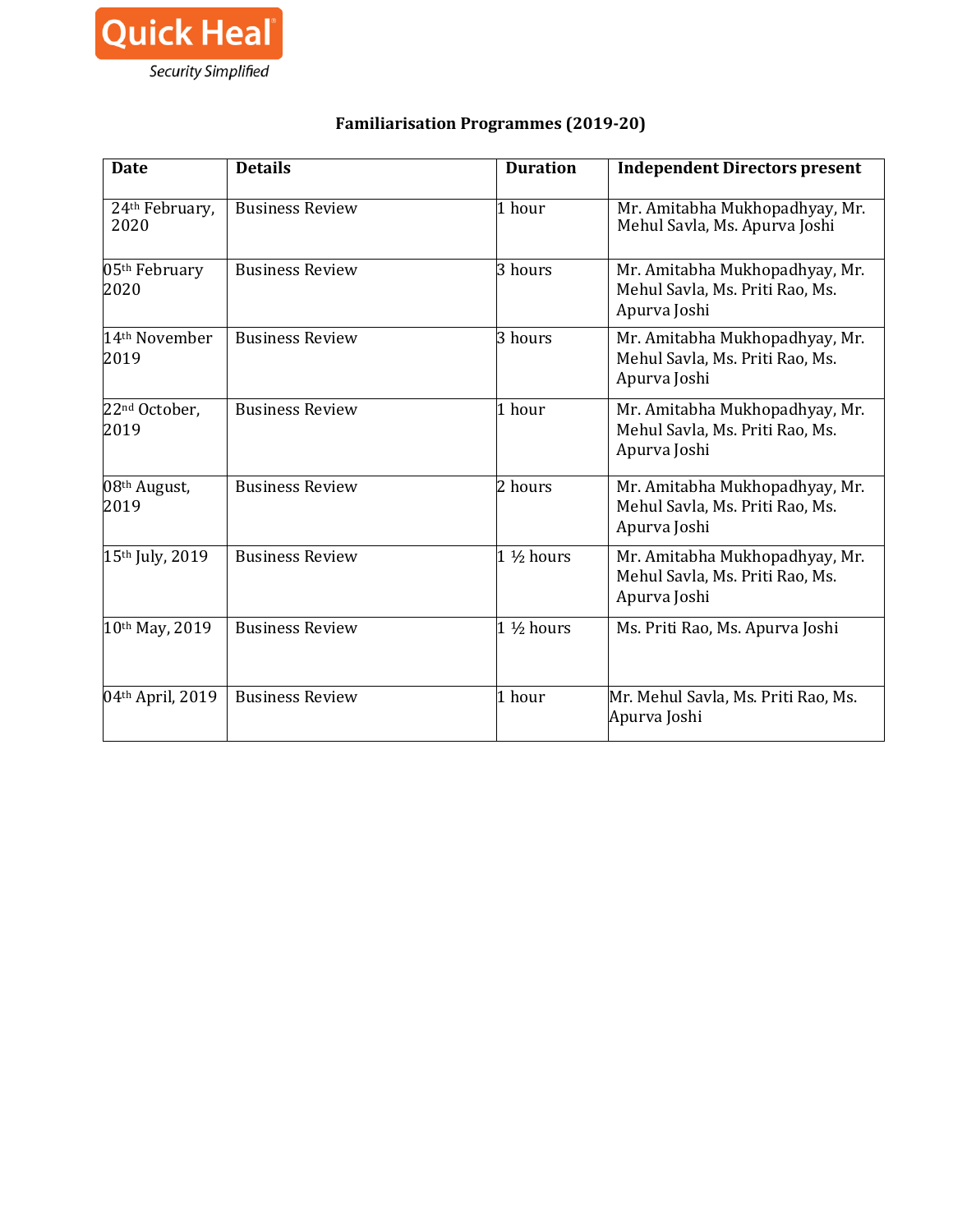

# **Familiarisation Programmes (2018-19)**

| <b>Date</b>                       | <b>Details</b>         | <b>Duration</b>        | <b>Independent Directors present</b>                                                   |
|-----------------------------------|------------------------|------------------------|----------------------------------------------------------------------------------------|
| 13 <sup>th</sup> February<br>2019 | <b>Business Review</b> | 3 hours                | Mr. P V Bhide, Mr. Manu Parpia, Mr.<br>Mehul Savla, Ms. Priti Rao, Ms.<br>Apurva Joshi |
| 12th November<br>2018             | <b>Business Review</b> | 3 hours                | Mr. P V Bhide, Mr. Sunil Sethy, Mr.<br>Mehul Savla, Ms. Apurva Joshi                   |
| 08th August,<br>2018              | <b>Business Review</b> | $1\frac{1}{2}$ hours   | Mr. Manu Parpia, Mr. Mehul Savla,<br>Ms. Priti Rao, Ms. Apurva Joshi                   |
| 10th May, 2018                    | <b>Business Review</b> | $1\frac{1}{2}$ hours   | Mr. P V Bhide, Mr. Manu Parpia, Mr.<br>Mehul Savla, Ms. Priti Rao, Ms.<br>Apurva Joshi |
| 10th April, 2018                  | <b>Business Review</b> | $1\,\mathrm{\%}$ hours | Mr. P V Bhide, Mr. Mehul Savla, Ms.<br>Priti Rao, Ms. Apurva Joshi                     |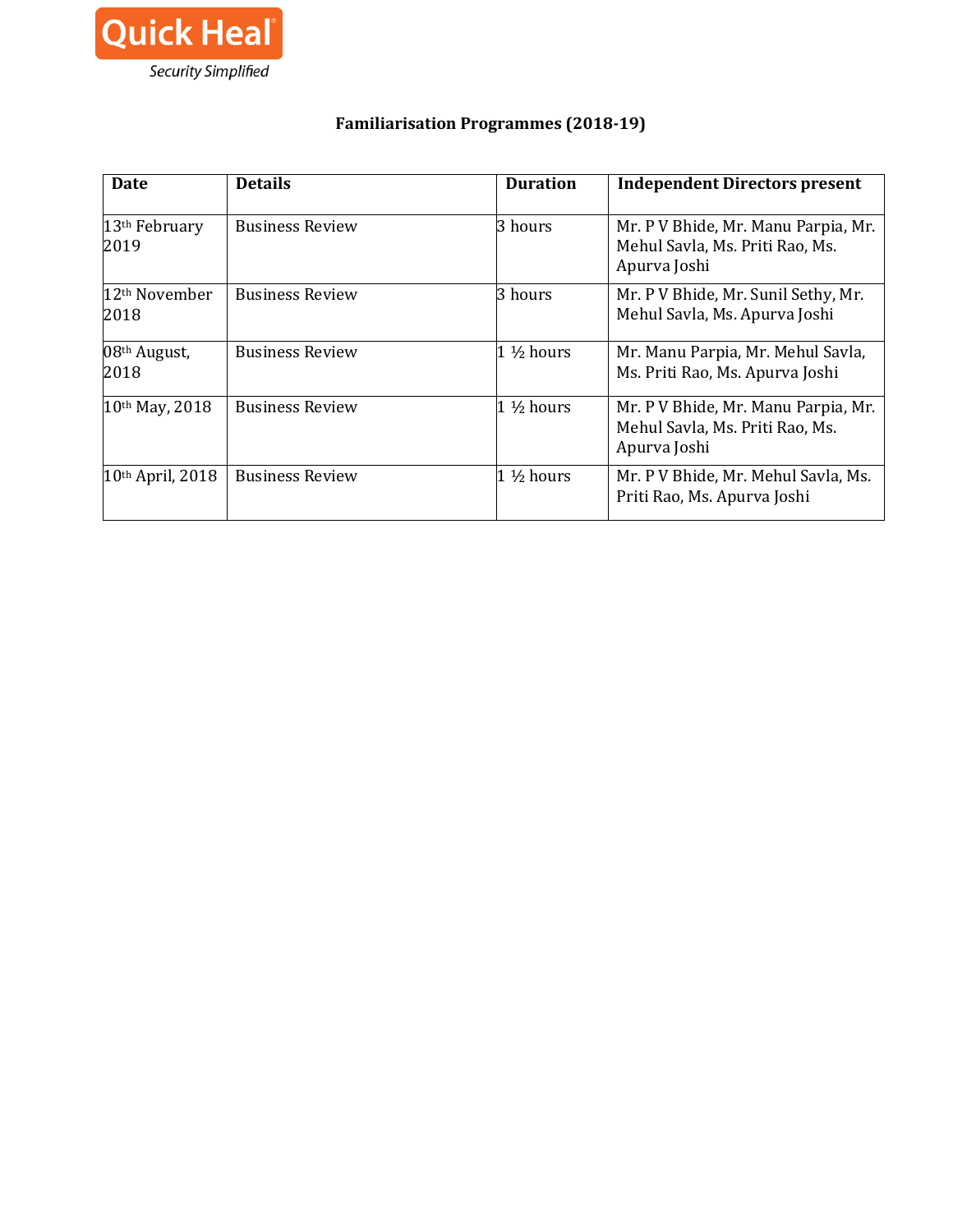

# **Familiarisation Programmes (2017-18)**

| Date                              | <b>Details</b>         | <b>Duration</b>      | <b>Independent Directors present</b>                                  |
|-----------------------------------|------------------------|----------------------|-----------------------------------------------------------------------|
| 7 <sup>th</sup> February<br>2018  | <b>Business Review</b> | 3 hour               | Mr. P V Bhide, Ms. Apurva Joshi, Mr.<br>Mehul Savla                   |
| 10 <sup>th</sup> November<br>2017 | <b>Business Review</b> | $1\frac{1}{2}$ hours | Mr. P V Bhide, Mr. Sunil Sethy, Mr.<br>Mehul Savla, Ms. Apurva Joshi, |
| $11th$ August<br>2017             | <b>Business Review</b> | $1\frac{1}{2}$ hours | Mr. P V Bhide, Mr. Sunil Sethy, Mr.<br>Mehul Savla, Ms. Apurva Joshi  |
| 12 <sup>th</sup> May, 2017        | <b>Business Review</b> | $1\frac{1}{2}$ hours | Mr. P V Bhide, Mr. Sunil Sethy, Mr.<br>Mehul Savla, Ms. Apurva Joshi, |